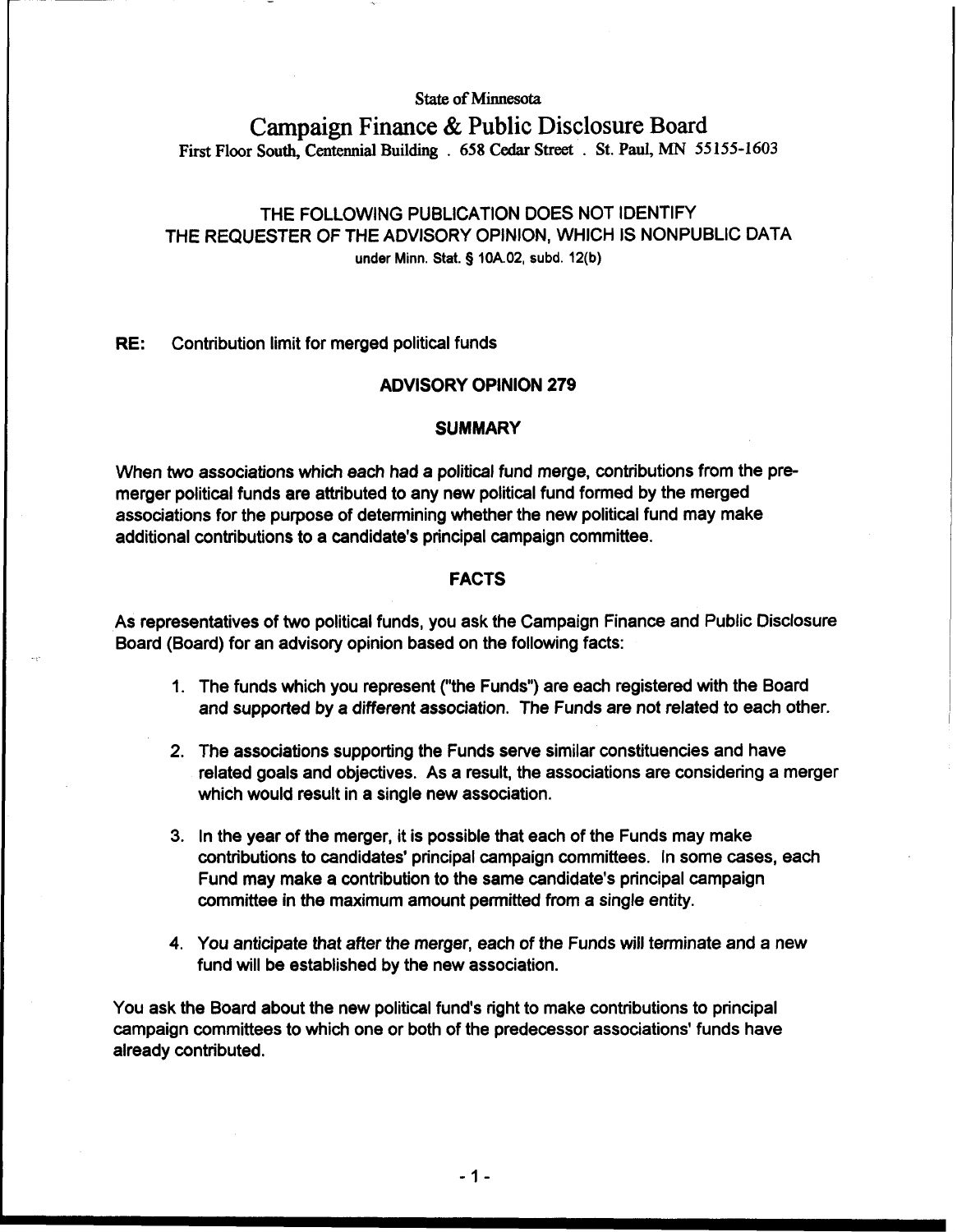## **ISSUE**

Are contributions from the political funds of associations which merge attributed to a new fund established by the post-merger association?

#### **OPINION**

Yes. When two associations merge, contributions from any political fund established by either of the associations prior to the merger are attributed to any new political fund established by the post-merger entity.

Each association currently has its own political fund, which is the "parent" for the association's contributions for reporting purposes pursuant to Minn. Stat. § 10A. 15, subd. 3c.

If the two existing funds were not terminated after the merger, the new association would be required to establish a new fund as the parent for the two existing funds, or to designate one of the existing funds as the parent for the other. In either case, contributions from each fund would be attributable to the parent. Attribution of prior contributions to a single parent fund after the merger cannot be avoided by terminating the existing funds before to the merger.

In the case of a bona fide merger, attribution of contributions is applicable only for the purpose of determining whether additional contributions may be accepted from the new parent fund by a principal campaign committee which received contributions from the pre-merger funds.

The fact that pre-merger contributions to a principal campaign committee, when combined and attributed to the new parent, may exceed the limit on contributions from a single entity does not result in a contribution limit violation for the receiving principal campaign committee as long as no additional contributions are accepted after the merger.

The Board notes that creation of a new fund, to which prior contributions are attributed, will make it difficult for treasurers of principal campaign committees to know when aggregate contributions from the new fund have reached the maximum permitted. In view of this fact, you may wish to consider delaying the merger until each existing association has made all of its contemplated contributions to principal campaign committees for the year of the merger.

If associations do not elect this option, the new association's fund should notify principal campaign committees to which it contributes about the effect of this opinion.

 $n/21/57$ Issued:

G. Barry Anderson, Chair Campaign Finance and Public Disclosure Board

 $-2-$